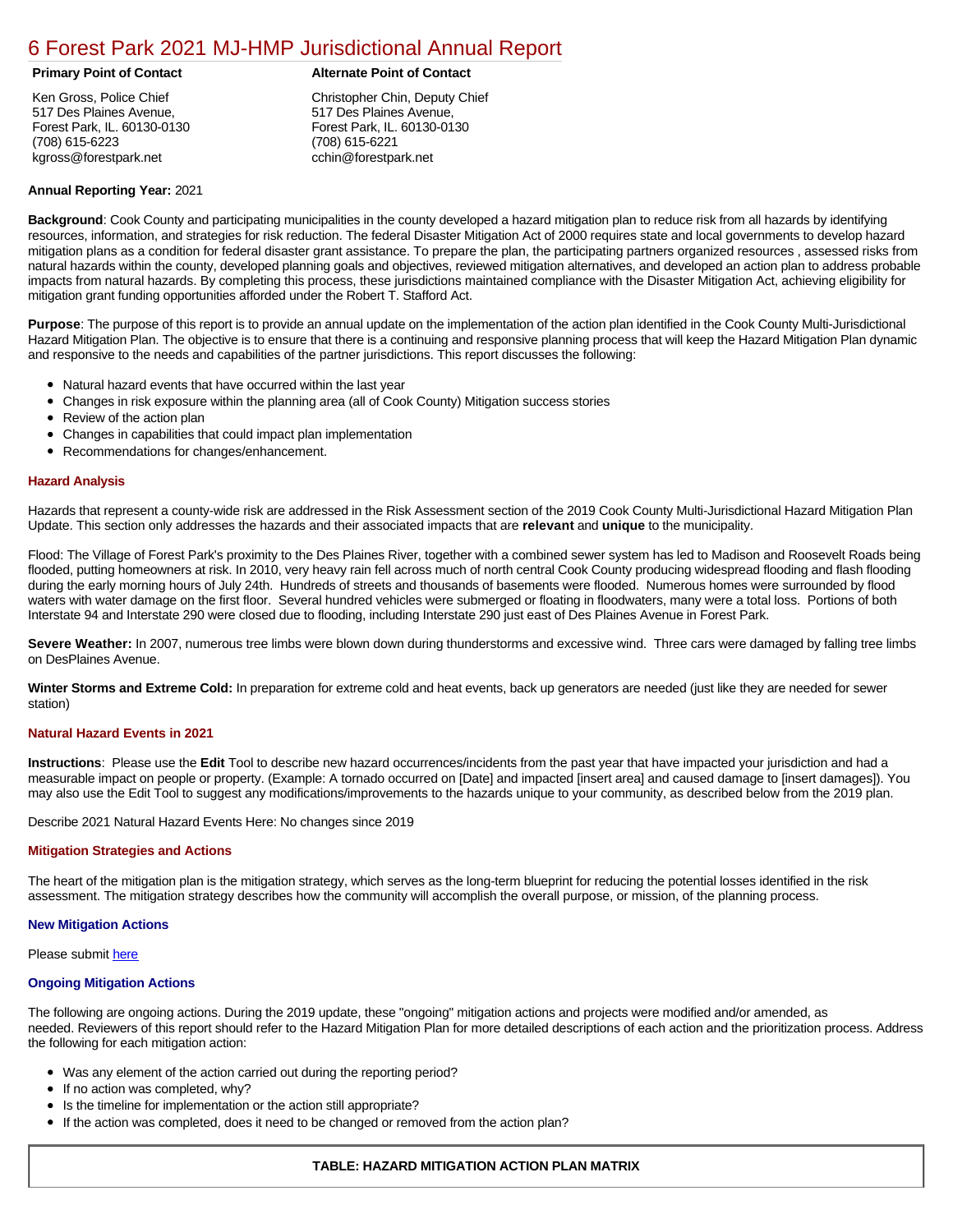| <b>Completion status legend:</b><br>$O =$ Action Ongoing toward Completion<br>$N = New$<br>$R =$ Want Removed from Annex<br>$C = Project Completed$<br>$X = No$ Action Taken                                                                                                                                                                                                       |                |                |                                    |                                                                                            |                                         |                          |                                                                 |                                                         |
|------------------------------------------------------------------------------------------------------------------------------------------------------------------------------------------------------------------------------------------------------------------------------------------------------------------------------------------------------------------------------------|----------------|----------------|------------------------------------|--------------------------------------------------------------------------------------------|-----------------------------------------|--------------------------|-----------------------------------------------------------------|---------------------------------------------------------|
| 2021<br><b>Status</b>                                                                                                                                                                                                                                                                                                                                                              | 2020<br>Status | 2019<br>Status | <b>Hazards</b><br><b>Mitigated</b> | <b>Objectives Met</b>                                                                      | <b>Lead Agencies</b>                    | <b>Estimated</b><br>Cost | Sources of<br><b>Funding</b>                                    | <b>Timeline/Projected</b><br><b>Completion Date (a)</b> |
| Action F3.1—Where appropriate, support retrofitting, purchase, or relocation of structures in hazard-prone areas to prevent future structure damage. Give<br>priority to properties with exposure to repetitive losses.                                                                                                                                                            |                |                |                                    |                                                                                            |                                         |                          |                                                                 |                                                         |
| <b>Status Description: X</b>                                                                                                                                                                                                                                                                                                                                                       |                |                |                                    |                                                                                            |                                         |                          |                                                                 |                                                         |
| O                                                                                                                                                                                                                                                                                                                                                                                  |                | Ongoing        | All                                | 7, 13                                                                                      | Village of Forest<br>Park               | High                     | <b>FEMA Hazard</b><br><b>Mitigation Grants</b>                  | Long-term<br>(depending on<br>funding)                  |
| Action F3.2—Continue to support the countywide actions identified in this plan.                                                                                                                                                                                                                                                                                                    |                |                |                                    |                                                                                            |                                         |                          |                                                                 |                                                         |
| <b>Status Description: X</b>                                                                                                                                                                                                                                                                                                                                                       |                |                |                                    |                                                                                            |                                         |                          |                                                                 |                                                         |
| $\circ$                                                                                                                                                                                                                                                                                                                                                                            |                | Ongoing        | All                                | All                                                                                        | Village of Forest<br>Park               | Low                      | <b>General Fund</b>                                             | Short- and Long-term<br>ongoing                         |
|                                                                                                                                                                                                                                                                                                                                                                                    |                |                |                                    | Action F3.3—Actively participate in the plan maintenance strategy identified in this plan. |                                         |                          |                                                                 |                                                         |
| <b>Status Description: X</b>                                                                                                                                                                                                                                                                                                                                                       |                |                |                                    |                                                                                            |                                         |                          |                                                                 |                                                         |
| O                                                                                                                                                                                                                                                                                                                                                                                  |                | Ongoing        | All                                | 3, 4, 6                                                                                    | DHSEM, Village of<br><b>Forest Park</b> | Low                      | <b>General Fund</b>                                             | Short-and long term<br>ongoing                          |
| Action F3.4—Consider participation in incentive-based programs such as the Community Rating System, Tree City, and StormReady.                                                                                                                                                                                                                                                     |                |                |                                    |                                                                                            |                                         |                          |                                                                 |                                                         |
| <b>Status Description: X</b>                                                                                                                                                                                                                                                                                                                                                       |                |                |                                    |                                                                                            |                                         |                          |                                                                 |                                                         |
| O                                                                                                                                                                                                                                                                                                                                                                                  |                | Ongoing        | All                                | 3, 4, 5, 6, 7, 9, 10,<br>11, 13                                                            | Village of Forest<br>Park               | Low                      | <b>General Fund</b>                                             | Long-term                                               |
| Action F3.5—Maintain good standing under the National Flood Insurance Program by implementing programs that meet or exceed the minimum NFIP<br>requirements. Such programs include enforcing an adopted flood damage prevention ordinance, participating in floodplain mapping updates, and providing<br>public assistance and information on floodplain requirements and impacts. |                |                |                                    |                                                                                            |                                         |                          |                                                                 |                                                         |
| <b>Status Description:X</b>                                                                                                                                                                                                                                                                                                                                                        |                |                |                                    |                                                                                            |                                         |                          |                                                                 |                                                         |
| O                                                                                                                                                                                                                                                                                                                                                                                  |                | Ongoing        | Flooding                           | 4, 6, 9                                                                                    | Village of Forest<br>Park               | High                     | <b>General Fund</b>                                             | Short-term and<br>Ongoing                               |
| Action F3.6—Where feasible, implement a program to record high water marks following high-water events.                                                                                                                                                                                                                                                                            |                |                |                                    |                                                                                            |                                         |                          |                                                                 |                                                         |
| <b>Status Description: X</b>                                                                                                                                                                                                                                                                                                                                                       |                |                |                                    |                                                                                            |                                         |                          |                                                                 |                                                         |
| O                                                                                                                                                                                                                                                                                                                                                                                  |                | Ongoing        | Flooding, Severe<br>Weather        | 3, 6, 9                                                                                    | Village of Forest<br>Park               | High                     | General Fund:<br><b>FEMA Grant Funds</b><br>(Public Assistance) | Long-term, short-<br>term and ongoing                   |
| Action F3.7-Integrate the hazard mitigation plan into other plans, programs, or resources that dictate land use or redevelopment.                                                                                                                                                                                                                                                  |                |                |                                    |                                                                                            |                                         |                          |                                                                 |                                                         |
| <b>Status Description: X</b>                                                                                                                                                                                                                                                                                                                                                       |                |                |                                    |                                                                                            |                                         |                          |                                                                 |                                                         |
| O                                                                                                                                                                                                                                                                                                                                                                                  |                | Ongoing        | All                                | 3, 4, 6, 10, 13                                                                            | <b>Burke</b><br>Engineering             | Medium                   | General Fund                                                    | Short-term and<br>ongoing                               |
| Action F3.8-Consider the development and implementation of a Capital Improvements Program (CIP) to increase the Village's regulatory, financial and<br>technical capability to implement mitigation actions.                                                                                                                                                                       |                |                |                                    |                                                                                            |                                         |                          |                                                                 |                                                         |
| <b>Status Description: X</b>                                                                                                                                                                                                                                                                                                                                                       |                |                |                                    |                                                                                            |                                         |                          |                                                                 |                                                         |
| $\circ$                                                                                                                                                                                                                                                                                                                                                                            |                | Ongoing        | All                                | 1, 2, 7                                                                                    | <b>Public Works</b>                     | High                     | CIP component of<br>General Fund (if<br>implemented)            | Long-term and<br>ongoing                                |
| Action F3.9—Continue to work on sewer separation and purchase a Generator for Community Center/Cooling Station.                                                                                                                                                                                                                                                                    |                |                |                                    |                                                                                            |                                         |                          |                                                                 |                                                         |
| <b>Status Description: X</b>                                                                                                                                                                                                                                                                                                                                                       |                |                |                                    |                                                                                            |                                         |                          |                                                                 |                                                         |
| N                                                                                                                                                                                                                                                                                                                                                                                  |                | New            | Flood, Extreme<br>Cold             | 9, 12                                                                                      | <b>Forest Park</b>                      | \$4,000,000;<br>High     | Village Funds -<br><b>MWRD</b>                                  | 2020                                                    |
| Action F3.10-Implement South Area Sewer Separation                                                                                                                                                                                                                                                                                                                                 |                |                |                                    |                                                                                            |                                         |                          |                                                                 |                                                         |
| <b>Status Description: X</b>                                                                                                                                                                                                                                                                                                                                                       |                |                |                                    |                                                                                            |                                         |                          |                                                                 |                                                         |
| N                                                                                                                                                                                                                                                                                                                                                                                  |                | New            | Flood                              | 9                                                                                          | <b>MWRD</b>                             | \$2,800,000              | <b>MWRD</b>                                                     | <b>TBD</b>                                              |
| Action F3.11-Implement Forest Park Green Infrastructure Project                                                                                                                                                                                                                                                                                                                    |                |                |                                    |                                                                                            |                                         |                          |                                                                 |                                                         |
| <b>Status Description: X</b>                                                                                                                                                                                                                                                                                                                                                       |                |                |                                    |                                                                                            |                                         |                          |                                                                 |                                                         |
| ${\sf N}$                                                                                                                                                                                                                                                                                                                                                                          |                | New            | Flood                              | 13                                                                                         | <b>MWRD</b>                             | <b>TBD</b>               | <b>TBD</b>                                                      | <b>TBD</b>                                              |